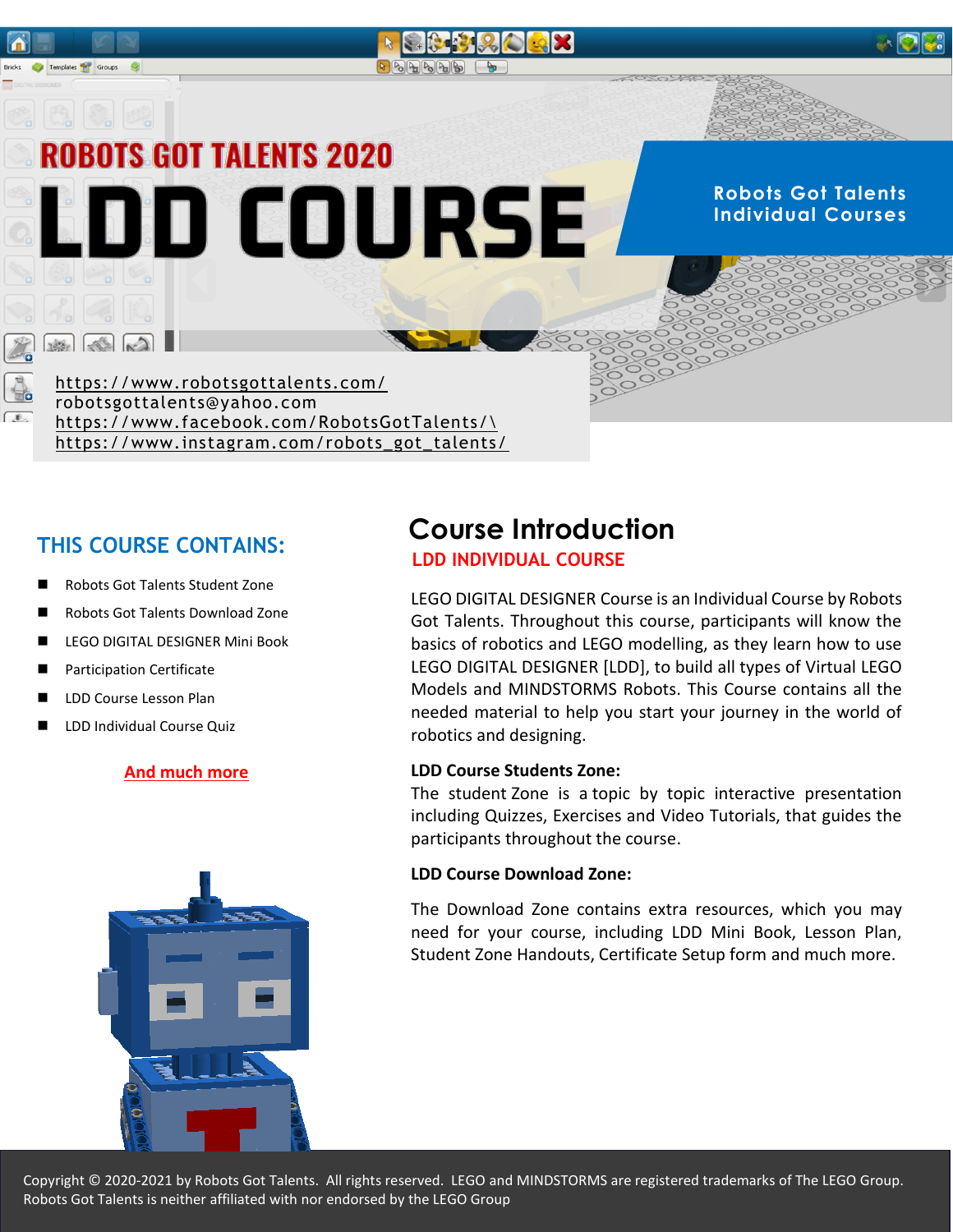## **LEGO DIGITAL DESIGNER INDIVIDUAL COURSE 2020**

# **TOPICS COVERED:**

#### **Lesson One:**

- Lego Digital Designer Modes
- LDD Build Mode UI
- Building Tools & Brick Palette
- LDD Controls
- Exercise One

#### **Lesson Two:**

- Exporting/Importing Models
- Groups and Sub-groups
- Exercise Two
- Robotics Introduction
- Robots Characteristics

#### **Lesson Three:**

- **LEGO MINDSTORMS EV3**
- Main MINDSTORMS Parts
- MINDSTORMS Building Pieces
- Exercise Three
- Exercise Four

#### **Lesson Four:**

- Templates
- **•** Exercise Five
- LDD View Mode UI
- View Mode Tools
- Exercise Six

#### **Lesson Five:**

- Building Guide Mode UI
- **•** General Revision
- Exercise Seven
- Course Quiz